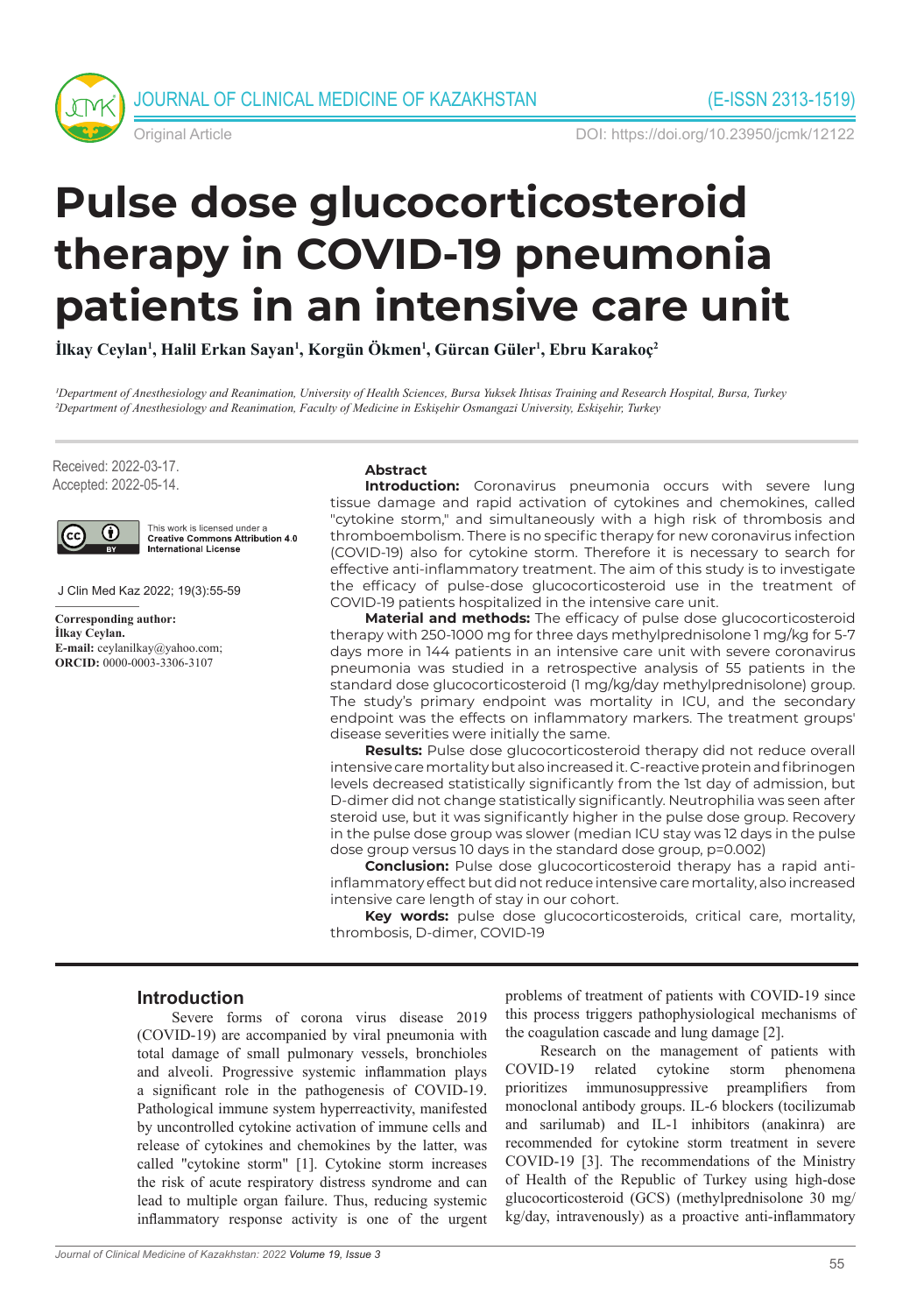therapy [4]. It has been shown that early use of high-dose methylprednisolone at the onset of respiratory insufficiency can slow the progression of the process in patients with COVID-19. At the same time, studies have found no pronounced positive effect of GCS use in the management of patients with viral lung lesions [5]. It was noted that GCS use could cause increased lethality and prolong of the disease and causative prolongation of the viral load period. It should be noted that the vast majority of studies are based on the results of patients with influenza, SARS-CoV1 and MERS-CoV [5].

GCS is one of the most popular anti-inflammatory agents, with a long history of use; the effectiveness of GCS therapy in patients with COVID-19 pneumonia and cytokine storm is of scientific interest and practical significance. This study aimed to evaluate the efficacy of pulse dose steroid therapy with methylprednisolone on inflammatory markers and mortality in ICU patients with COVID-19 pneumonia.

# **Material and methods**

We performed a single center, retrospective study between 12 November 2020 and 31 December 2020. The study included 197 patients hospitalized at the Republic of Turkey Health Sciences University, Bursa Yüksek Ihtisas Training and Research Hospital COVID-19 ICU with a proven diagnosis of coronavirus pneumonia related respiratory failure and cytokine storm. The diagnosis in all cases was confirmed by detection of SARS-CoV-2 RNA by polymerase chain reaction (PCR).

### **Treatment protocol**

 Patients whose oxygen saturation was below 90 or whose respiratory rate was above 35/min with a reservoir oxygen mask under a flow of 15 liters/min were diagnosed as COVİD-19 pneumonia related respiratory failure and admitted to the intensive care unit as stated in local guidelines [4]. Initially, standard therapy was prescribed with hydroxychloroquine and favipiravir. In addition, all patients received anticoagulant therapy with LMWH and antithrombotic therapy with ASA from the first day of hospitalization, as stated in local guidelines. If necessary, antibiotic therapy was added to the therapy.

Cytokine storm defined at least two hyperferritinemia, hyperfibrinogenemia, high levels of D-dimer, and CRP with respiratory failure. The treatment decision with one dosage or another was exclusively at the discretion of the treating medical team. The attending physicians decided to treat patients in cytokine storm with high doses of GCS: methylprednisolone 250-500-1000 mg intravenously for 3-5 days with the transition to methylprednisolone 1 mg/kg/day twice a day for 5-7 days or standard dose of GCS with methylprednisolone 1 mg/kg/day for 7-10 days [4]. It was decided to use a pulse or standard dose drugs based on inflammatory markers of cytokine storm rather than oxygenation status (Table 1).

Table 1 COVID-19 Glucocorticosteroid treatment protocol in macrophage activation syndrome or severe respiratory insufficiency recommended by MOH of Republic of Turkey (9 October 2020)

|                                                           | Standard dose                   | Pulse Dose                                                 |  |  |
|-----------------------------------------------------------|---------------------------------|------------------------------------------------------------|--|--|
| Methylprednisolone*                                       | $0,5-1$ mg/kg/day (10<br>days)  | $>250$ mg/day (3-5)<br>days) than 1 mg/kg/<br>day (7 days) |  |  |
| Dexamethasone                                             | $6 \,\mathrm{mg/day}$ (10 days) |                                                            |  |  |
| *only methylprednisolone used patients included the study |                                 |                                                            |  |  |

We recorded demographic data, acute physiologic and chronic health evaluation APACHE2 score, comorbidities, length of stay in ICU, need for invasive ventilation and intubation, death in ICU and dose of GCS were given. Other specific anti-inflammatory therapies like monoclonal antibodies, plasmapheresis or IVIG were also noted. The duration of followup in both groups was until deceased or discharged from ICU.

Neutrophil and lymphocyte count, glomerular filtration rate, creatinine kinase, lactate dehydrogenase, ferritin, international normalized ratio (INR), D-dimer, prothrombin time (PT) and partial thromboplastin time (aPTT), C-reactive protein (CRP) levels were recorded before the initiation of GCS therapy (1st day), 4th and 7th days of GCS therapy. Due to the limited availability of interleukin 1 and 6 diagnostic kits in the hospital, these parameters are not routinely studied. Therefore, they were not included in the study protocol.

### **Ethics**

The study was initiated after obtaining the ethics committee approval no. 2011-KAEK-25 2021/03-28 from TC SBU Bursa Yüksek Ihtisas TRH. The need for informed consent from individual patients from waived due to its retrospective design.

# **Statistical analysis**

Data were analyzed with Statistical Package for the Social Sciences (SPSS) for Windows 22.0 (IBM Corp., Armonk, NY) package program.

The normality of the data was tested using the Shappiro-Wilk test. Quantitative data description is presented as the median and interquartile range (median and 25%; 75%). Qualitative data are presented as absolute and relative values. The significance of differences between groups in qualitative characteristics was assessed using the χ2 criterion and two-sided Fisher exact test.

A comparison of quantitative characteristics between the groups was performed using the Mann-Whitney test. The critical level of significance for statistical testing hypotheses was taken to be  $\leq 0.05$ .

#### **Results**

# **Characteristics of the cohort**

We recruited 197 adult patients between the specified dates. The mean age was 64.19±13.28, ranging from 25 to 92 years. 114 were men (57.86%) and 83 were women (42.13%).

Hypertension and diabetes mellitus were present in a (n:98) 49.74% and (n:50) 25.83% of the patients respectively. Other comorbid conditions were infrequent (less than 10%) and did not show any statistically significant differences between groups. The initial characteristics of the examined patients are presented in Table 2.

# **Study endpoint**

We aimed to investigate whether pulse dose steroid was effective in COVID-19 ICU patients or not. In our cohort, pulse dose steroids did not decrease the mortality in ICU; also, standard dose steroids had a better survival ratio in ICU (Table 3). Endotracheal intubation need in whom receiving HFNO and NIV in ICU in pulse dose steroid group was statistically higher  $(p<0.01)$ .

#### **Time course analysis of laboratory markers**

We carried out a time course analysis between 1st and 7th day of COVID-19 related cytokine storm pro-inflammatory markers: Ferritin, Lactate dehydrogenase (LDH), D-dimer and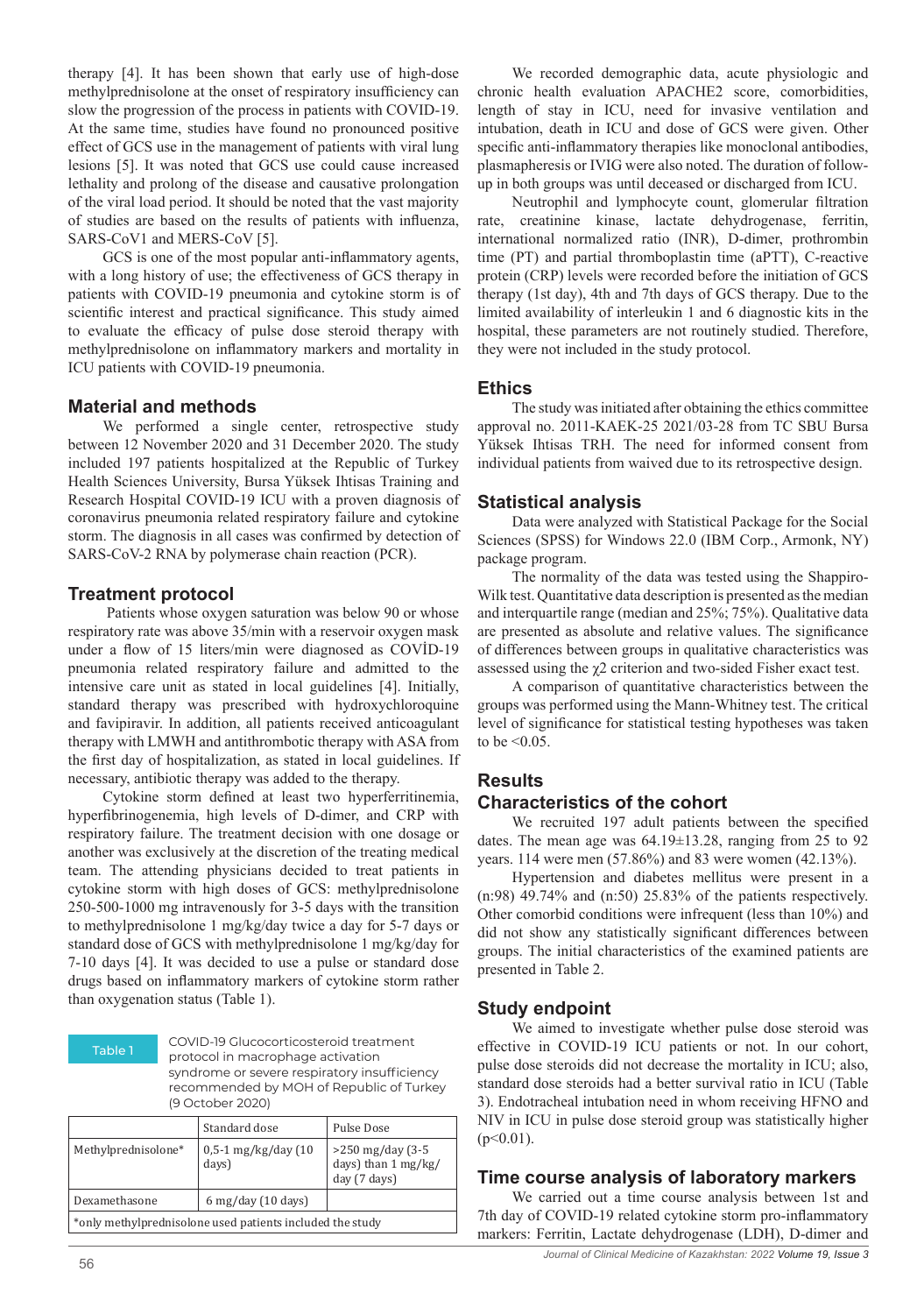|                              |             |            | Pulse dose<br>n:144                                                                                                                        | Standard dose<br>n:53    | p                |
|------------------------------|-------------|------------|--------------------------------------------------------------------------------------------------------------------------------------------|--------------------------|------------------|
| Age $(X\pm Ss)$              |             |            | 63.58±13.02                                                                                                                                | 65,85±14,82              | 0.30             |
| Sex                          | Male        | $n\%$      | 88a<br>61.1%                                                                                                                               | 26a<br>49.1%             | 0.12             |
|                              | Female      | $n\%$      | 56a<br>38.9%                                                                                                                               | 27a<br>50.9%             |                  |
| Comorbidities                | Yes         | $\rm n\%$  | 103a<br>71.5%                                                                                                                              | 44a<br>83.0%             | 0.1              |
|                              | No          | $n\%$      | 41a<br>28.5%                                                                                                                               | 9a<br>17.0%              |                  |
| IMV need in ICU              | Yes         | $n\%$      | 78a<br>54.2%                                                                                                                               | 12 <sub>b</sub><br>22.6% | 0.01             |
|                              | No          | $n\%$      | 66a<br>45.8%                                                                                                                               | 41 <sub>b</sub><br>77.4% |                  |
| 02 support                   | <b>NIV</b>  | $n\%$      | 25a<br>17.4%                                                                                                                               | 2 <sub>b</sub><br>3.8%   | X2: 8.81, p:0.01 |
|                              | <b>IMV</b>  | $n\%$      | 34a<br>23.6%                                                                                                                               | 21 <sub>b</sub><br>39.6% |                  |
|                              | <b>HFNO</b> | $n\%$      | 85a<br>59.0%                                                                                                                               | 30a<br>56.6%             |                  |
| <b>ICU LOS</b>               |             | 12.62±6,92 | 10.08±6,40                                                                                                                                 | 0.02                     |                  |
| APACHE 2 (X <sup>+</sup> Ss) |             |            | 22.99±5,70                                                                                                                                 | 23,53±5,81               | 0.56             |
|                              |             |            | 02. Ovvgon: IMV, Invasive Mechanical Ventilation: NIV, Nep invasive Mechanical Ventilation: UENO, High Flow Nasal Ovvgonation Therapy ICH. |                          |                  |

2: Oxygen; IMV: Invasive Mechanical Ventilation; NIV: Non-invasive Mechanical Ventilation; HFNO: I Intensive Care Unit; LOS: Length of Stay; APACHE: Acute Physiologic and Chronic Health Evaluation

| 190122                     |             |       |                 |                   |              |      |
|----------------------------|-------------|-------|-----------------|-------------------|--------------|------|
|                            |             |       | <b>Deceased</b> | <b>Discharged</b> | Total        | p    |
| Pulse dose                 |             | $n\%$ | 109a<br>76,8%   | 35a<br>63,6%      | 144<br>73,1% | 0,06 |
| Standard dose              |             | $n\%$ | 33a<br>23,2%    | 20a<br>36,4%      | 53<br>26,9%  |      |
| Pulse<br>steroid<br>dosage | $250$ mg/d  | $n\%$ | 75a<br>68,8%    | 30a<br>85,7%      | 105<br>72,9% | 0,1  |
|                            | $500$ mg/d  | $n\%$ | 7a<br>6,4%      | 0a<br>$0.0\%$     | 7<br>4,9%    |      |
|                            | $1000$ mg/d | $n\%$ | 27a<br>24,8%    | 5a<br>14,3%       | 32<br>22,2%  |      |

C-reactive protein (CRP), fibrinogen (Fib). Due to the utility in clinical decision making, we also highlight overall time differences in platelets, total neutrophils, total lymphocytes. When we evaluated pro-inflammatory markers, a statistically significant decrease was found in the some parameters in both groups over time (Table 4).

#### **Discussion**

We did not find any statistical difference between pulse dose and standard dose steroid groups in survival in COVID-19 patients with severe pneumonia with cytokine storm in the ICU. In addition, we found that patients who received standard doses were discharged from the ICU at a higher rate and stay shorter in ICU. In addition, we found that inflammatory markers decreased compared to baseline values in both groups.

COVID-19 goes through different stages, each of which requires different therapeutic approaches. Each stage requires a different treatment approach. At the stage of advanced viral pneumonia with alveolar damage, the problem is aggravated by the progression of systemic inflammation and the involvement of the pulmonary parenchyma and bronchioles, small vessels, and increased thrombogenesis. In these cases, immune system hyperreactivity is accompanied by excessive cytokine activation,

Mortality in groups **Pro-inflammatory markers in COVID-19** 

|                                                     | Pulse Dose   | <b>Standard Dose</b> | $\ast_p$ |
|-----------------------------------------------------|--------------|----------------------|----------|
| Fibrinogen 1 <sup>st</sup> day                      | 2,42         | 2,5                  | 0,05     |
| Fibrinogen 4 <sup>th</sup> day                      | 1,79         | 2,1                  | 0,68     |
| Fibrinogen 7 <sup>th</sup> day                      | 1,79         | 1,4                  | 0,02     |
|                                                     | $*_{p:0,01}$ | $*_{p:0,01}$         |          |
| D-Dimer 1 <sup>st</sup> day                         | 2,01         | 2,14                 | 0,82     |
| D-Dimer $4^{\rm th}$ day                            | 2,05         | 2,08                 | 0,19     |
| D-Dimer $7^{\rm th}$ day                            | 1,94         | 1,78                 | 0,02     |
|                                                     | $*_{p:0,61}$ | $*_{p:0,12}$         |          |
| Ferritin 1st day                                    | 2,12         | 2,07                 | 0,06     |
| Ferritin 4 <sup>th</sup> day                        | 1,94         | 2,15                 | 0,16     |
| Ferritin 7 <sup>th</sup> day                        | 1,94         | 1,78                 | 0,01     |
|                                                     | $*_{p:0,19}$ | $*p:0,13$            |          |
| LDH 1st day                                         | 2,01         | 2,21                 | 0,27     |
| LDH 4 <sup>th</sup> day                             | 2,15         | 2,17                 | 0,09     |
| LDH 7 <sup>th</sup> day                             | 1,84         | 1,62                 | 0,01     |
|                                                     | **p:0,03     | $*_{p:0,01}$         |          |
| CRP 1 <sup>st</sup> day                             | 2,48         | 2,6                  | 0,44     |
| CRP 4 <sup>th</sup> day                             | 1,67         | 1,91                 | 0,44     |
| CRP 7 <sup>th</sup> day                             | 1,85         | 1,49                 | 0,01     |
|                                                     | $*_{p:0.01}$ | $*_{p:0.01}$         |          |
| Neutrophil 1 <sup>st</sup> day                      | 1,77         | 1,94                 | 0,67     |
| Neutrophil 4 <sup>th</sup> day                      | 2,12         | 2,23                 | 0,49     |
| Neutrophil 7th day                                  | 2,1          | 1,83                 | 0,94     |
|                                                     | $*_{p:0.01}$ | $*_{p:0.1}$          |          |
| Lymphocyte 1 <sup>st</sup> day                      | 2,42         | 2,28                 | 0,51     |
| Lymphocyte 4 <sup>th</sup> day                      | 1,81         | 1,99                 | 0,01     |
| Lymphocyte 7 <sup>th</sup> day                      | 1,77         | 1,73                 | 0,69     |
|                                                     | $*_{p:0.01}$ | $*_{p:0.01}$         |          |
| LDH: Lactate Dehydrogenase; CRP: C-Reactive Protein |              |                      |          |
| *Mann Whitney-U test ** Friedman test               |              |                      |          |

further activation of macrophages and epithelial cells, and permanent cytokines and chemokines called "cytokine storm" [6,7].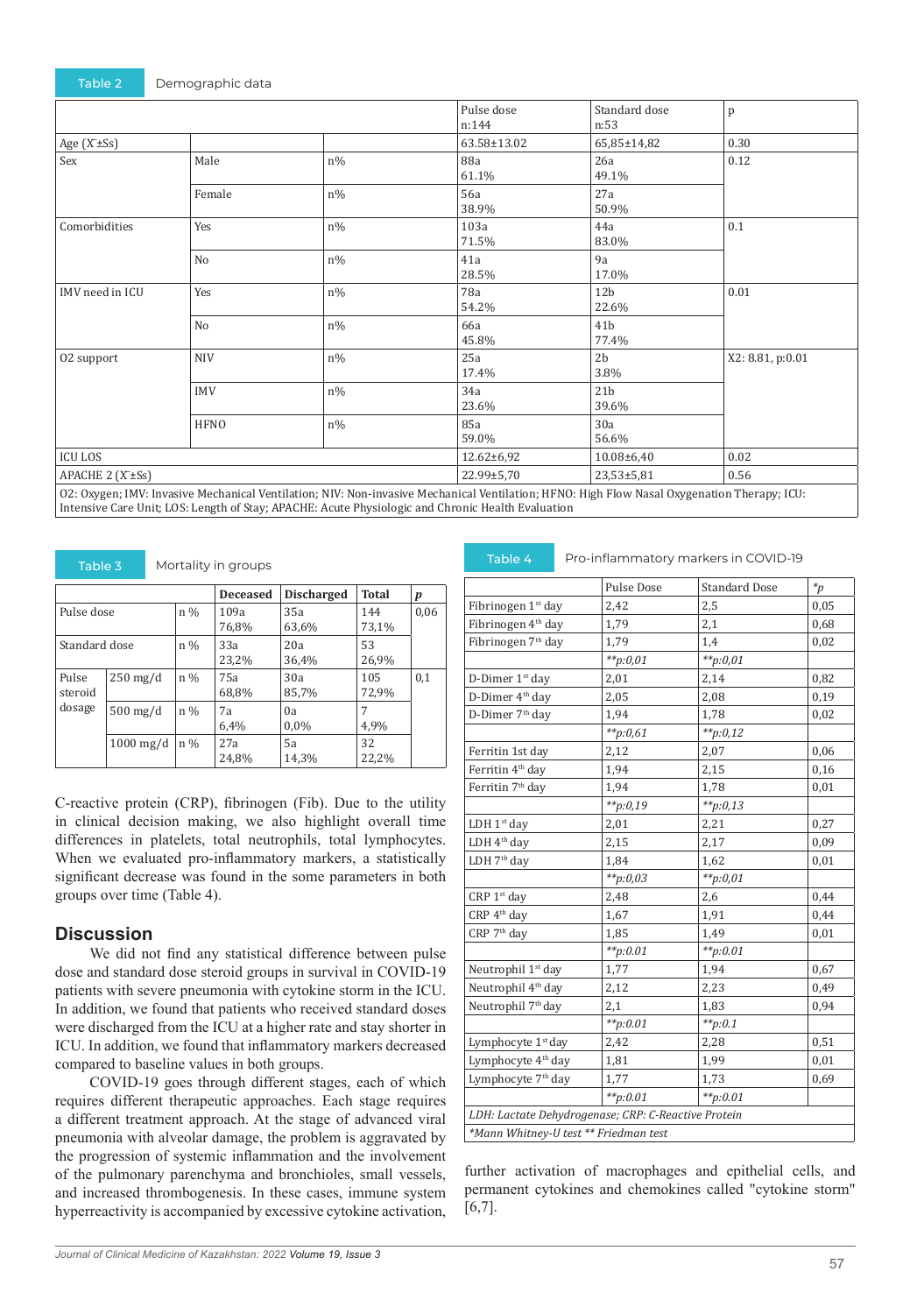This study is devoted to treating such patients in ICU with COVID-19 pneumonia and cytokine storm. Recommendations suggest using "pro-active anti-inflammatory therapy" in such cases to relieve "cytokine storm" and overcome critical inflammation [8]. WHO has not recommended the use of the most popular anti-inflammatory drugs (GCS) in COVID-19. The guidelines of Turkish MoH specify the possible use of GCS at low doses up to 1 mg/kg/day until November 2020. The published guideline on 11 November stated that pulse/high dose could be used in patients with cytokine storm [4].

Systemic GCS's have always been controversial in treating viral pneumonia. A meta-analysis demonstrated that GCS treatment was associated with longer length of stay, higher probability of bacterial infection, and mortality among patients with coronavirus pneumonia [9]. In addition, whether systemic GCSs delay viral clearance is another topic of priority. The first randomized controlled trial about GCSs and viral clearance observed that patients with early use of hydrocortisone harbored higher plasma SARS-CoV viral load and a long time of viral shedding than those without hydrocortisone [10]. Sijia Li et al. [11] showed that high dose of metyhlprednisolone may delay viral shedding in COVID-19 patients.

However, pulse therapy with high doses of GCS in early therapy of SARS showed a delay in disease progression, better resolution of lung changes with a low risk of side effects [12,13]. Limitations of GCS use are their ability to increase prothrombotic factors, especially in immune inflammation, which occurs in COVID-19 with "cytokine storm" [1,14]. Studies link the risk of VTE during therapy with steroid hormones with the doses of preparations, with the maximum risk increase noted at doses from 1000 to 2000 mg/day [15].

Our study aimed to study the efficacy of GCS pulse therapy (250-500-1000 mg of methylprednisolone for 3-5 days intravenously with 1 mg/kg/day methylprednisolone for 5-7 days) in the treatment of patients in ICU with severe COVID-19 pneumonia compared with the group of patients receiving standard dose GCS (1 mg/kg/day for 7-10 days) therapy. Analysis of the examined patients in both groups showed signs of systemic inflammation with an extreme increase of CRP, ferritin, fibrinogen and D-dimer. Patients in the control group had the same severe course of the disease according to the majority of studied parameters.

Our study failed to confirm the possible effectiveness of PDS therapy in treating COVID-19 pneumonia with cytokine storm in ICU patients. Statistically insignificantly but more significantly in the PDS group, survival in ICU (primary endpoint of the study) decreased. Also, in the study group, there was a significant increase in invasive mechanical ventilation need. Even though reduction of CRP levels on 4th day, which characterized the rapid anti-inflammatory effect of high doses of GCS, increased on 7th day. There was a progression of hypoxia and a significant increase in the need for IMV. Trahmerteg [16] offer that there was a spectrum of reactivity with high prevalence in the extensive panel of autoantibodies in patients with respiratory failure and patients with COVID-19 induced respiratory failure have similar autoantibody profiles as contemporaneous. Therefore, steroid administration alone may not have prevented the progression to respiratory failure.

The second objective of the study was to assess the inflammatory markers of COVİD 19. D-dimer dynamics appeared to be the most problematic. Previous studies have demonstrated that a D-dimer increase above 2.0 µg/ml increases VTE risk in patients with COVID-19 by 51 times [17]. Zhou et

al. [18] demonstrated that even D-dimer increase above  $1.0 \mu$ g/ mL significantly increased the risk of thrombosis by 18 times. In our findings the D-dimer decreased in standard dose group rather then pulse dose group on 7th day (p:0.02). It is known that GCS can cause leukocytosis and neutrophilia [19]. In our study, the neutrophil count increased from 1st day to 7th day (p:0.01) during pulse GCS treatment, while there were no changes in the SDS group. Lymphopenia persists in both groups. Thus, despite the rapid decrease of acute inflammation, the use of GCS provokes the growth of neutrophilia and lymphopenia (increases in N/L index), which leads to a statistically significant increase of thrombosis and TE risk, which is indicated by significant growth of D-dimer. Although we did not analyze the N/L index and correlation between changes in N/L index and D-dimer in our study, it has been stated that it is an inflammation marker and a predictor of VTE and TE [20]. The N/L index can predict both COVID-19 severity and unfavorable prognosis [21,22]. At the maximum N/L index increase (4.85-88.09), the risk of death in patients with coronavirus pneumonia increases 15-fold [23]. The N/L index value reflects activation of chronic inflammation and autoimmune endothelial inflammation and may cause the unfavorable course of COVID-19 [24].

Our results showed D-dimer significantly high in the pulse dose group (p:0.02). Our patients in this study received the same dose of anticoagulant (enoxaparin 0.01 IU/kg BID) and antithrombotic (ASA 100 mg/day) therapy. Because this is very difficult to determine, we do not know precisely how many thromboembolic events were seen in patients as the cause of death. Therefore, when choosing pulse steroid therapy as an anti-inflammatory response to "cytokine storm" in patients with COVID-19 pneumonia, D-dimer levels should be considered, strengthening anticoagulant therapy should be necessarily considered.

# **Limitation**

Our study was a retrospective chart analysis from a single center study with a limited sample size. The most important limitation was that the doses given are in the choice of the clinician. Also, we did not study viral elimination, which is the primary concern of using steroids.

# **Conclusion**

If the course COVID-19 pneumonia is persistent and inflammatory markers increase, it may not successfully be cured without anti-inflammatory drugs. Our results showed that PDS therapy could interrupt the cytokine storm. However, the results of our study with COVID-19 did not confirm the improvement of prognosis in ICU. This led to the recommendation of using anti-cytokine drugs rather than GCS, which can also slow down eliminating the virus during COVID-19 treatment.

**Disclosures:** There is no conflict of interest for all authors.

**Acknowledgements:** None.

**Funding:** None.

**Ethics Statement:** TC SBÜ Bursa Yüksek İhtisas Eğitim ve Araştırma Hastanesi Klinik Araştırmalar Etik Kurulu 2011- KAEK-25 2021/03-28